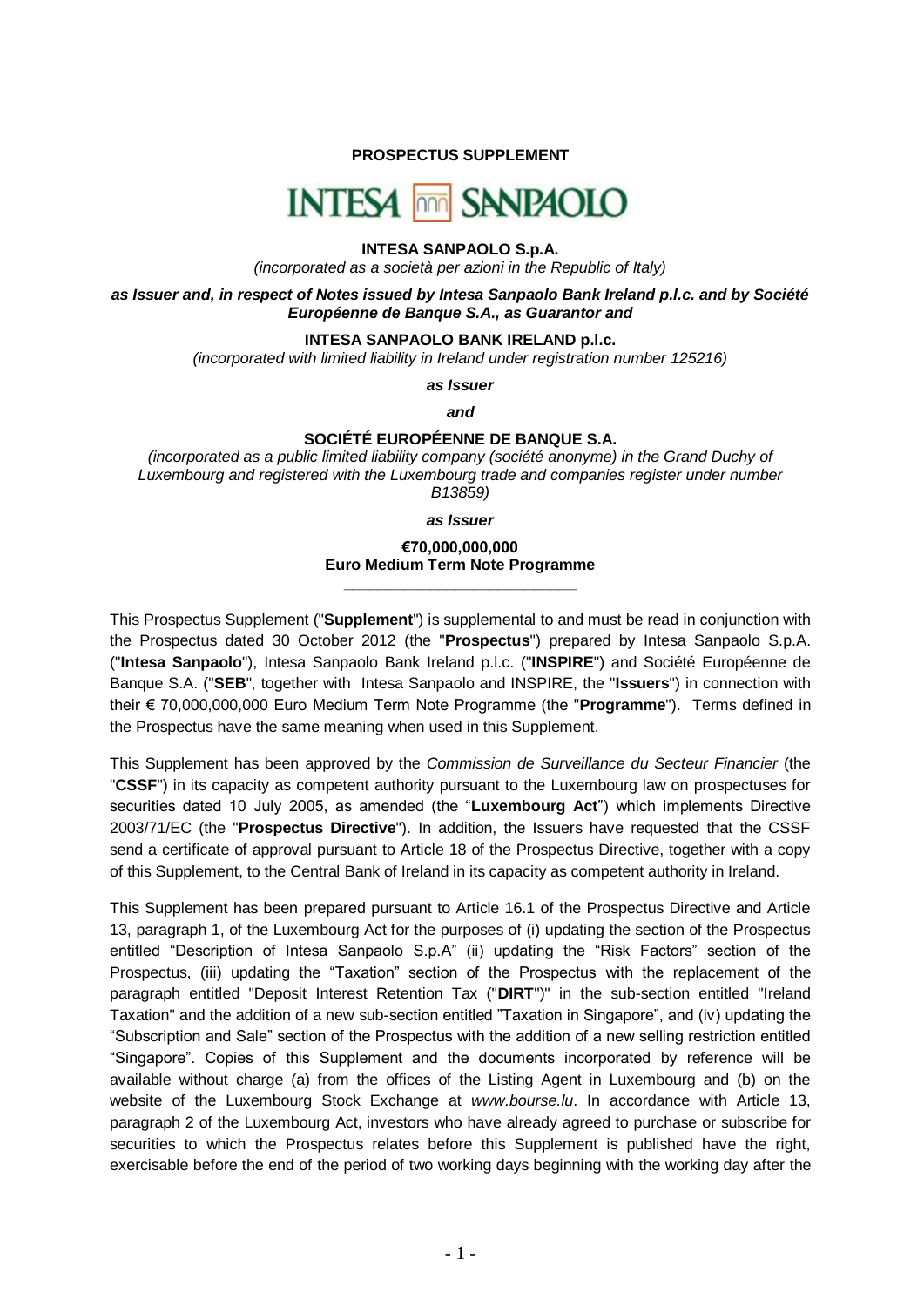publication of this Supplement, to withdraw their acceptances, such period expiring at the close of business on 31 January 2013.

The date of this Supplement is 29 January 2013.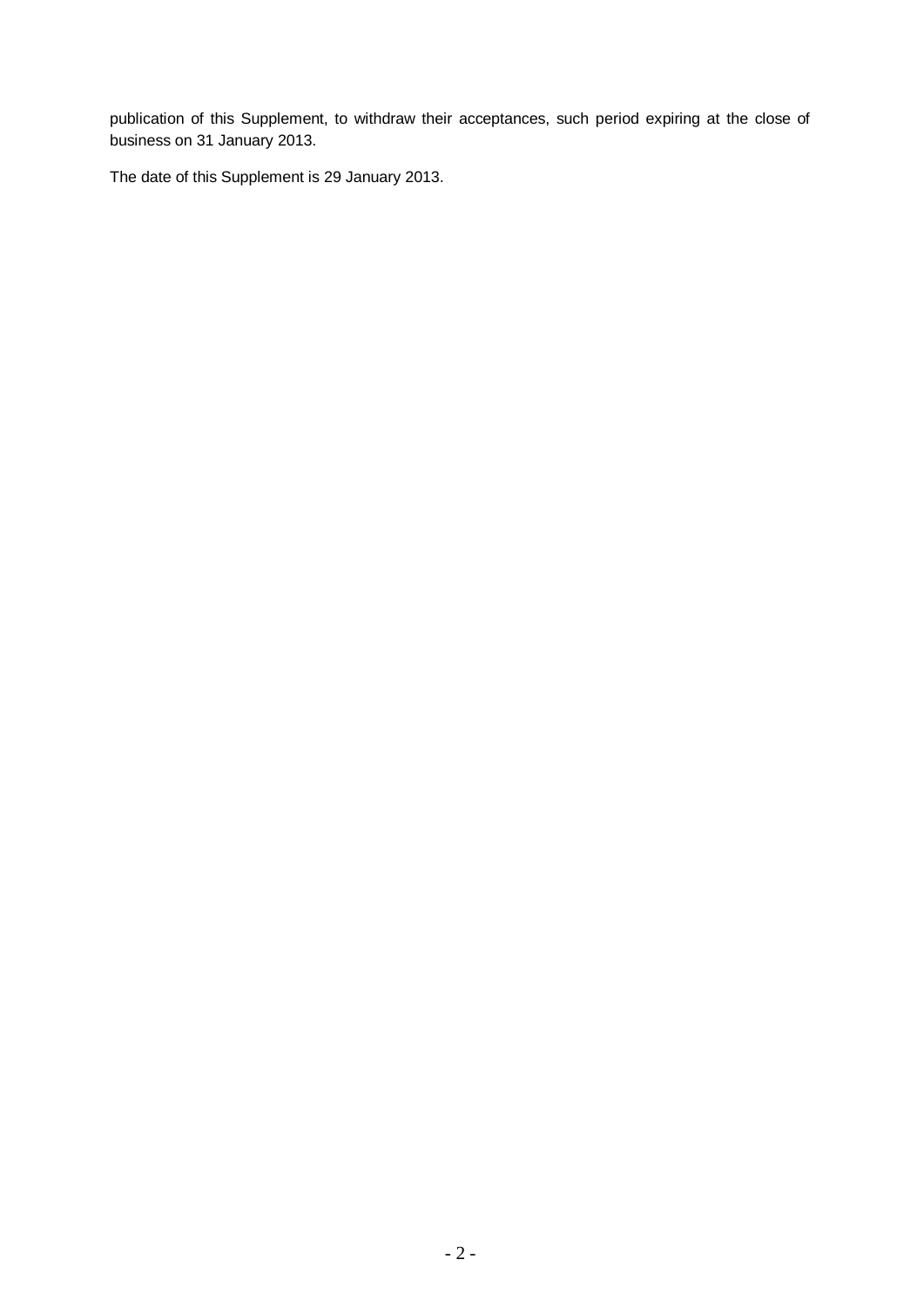Each of Intesa Sanpaolo, INSPIRE and SEB accept responsibility for the information contained in this Supplement and declare that, having taken all reasonable care to ensure that such is the case, the information contained in this Supplement is, to the best of its knowledge, in accordance with the facts and contains no omission likely to affect the import of such information.

There has been no change to the Italian taxation section included in the Prospectus. Accordingly, it would be relevant in its entirety, including the Paragraph "*Payments made by the Guarantor*" in accordance to which where a withholding tax will be applicable to the payments made by Intesa Sanpaolo as Guarantor in respect of Notes issued by SEB or by INSPIRE, Intesa Sanpaolo shall pay such additional amounts as provided for in Clause 12 (*Taxation*) of the Prospectus.

Save as disclosed in this Supplement, there has been no other significant new factor and there are no material mistakes or inaccuracies relating to information included in the Prospectus which is capable of affecting the assessment of Notes issued under the Programme since the publication of the Prospectus. To the extent that there is any inconsistency between (i) any statement in this Supplement, and (ii) any other statement in or incorporated by reference into the Prospectus, the statements in this Supplement will prevail.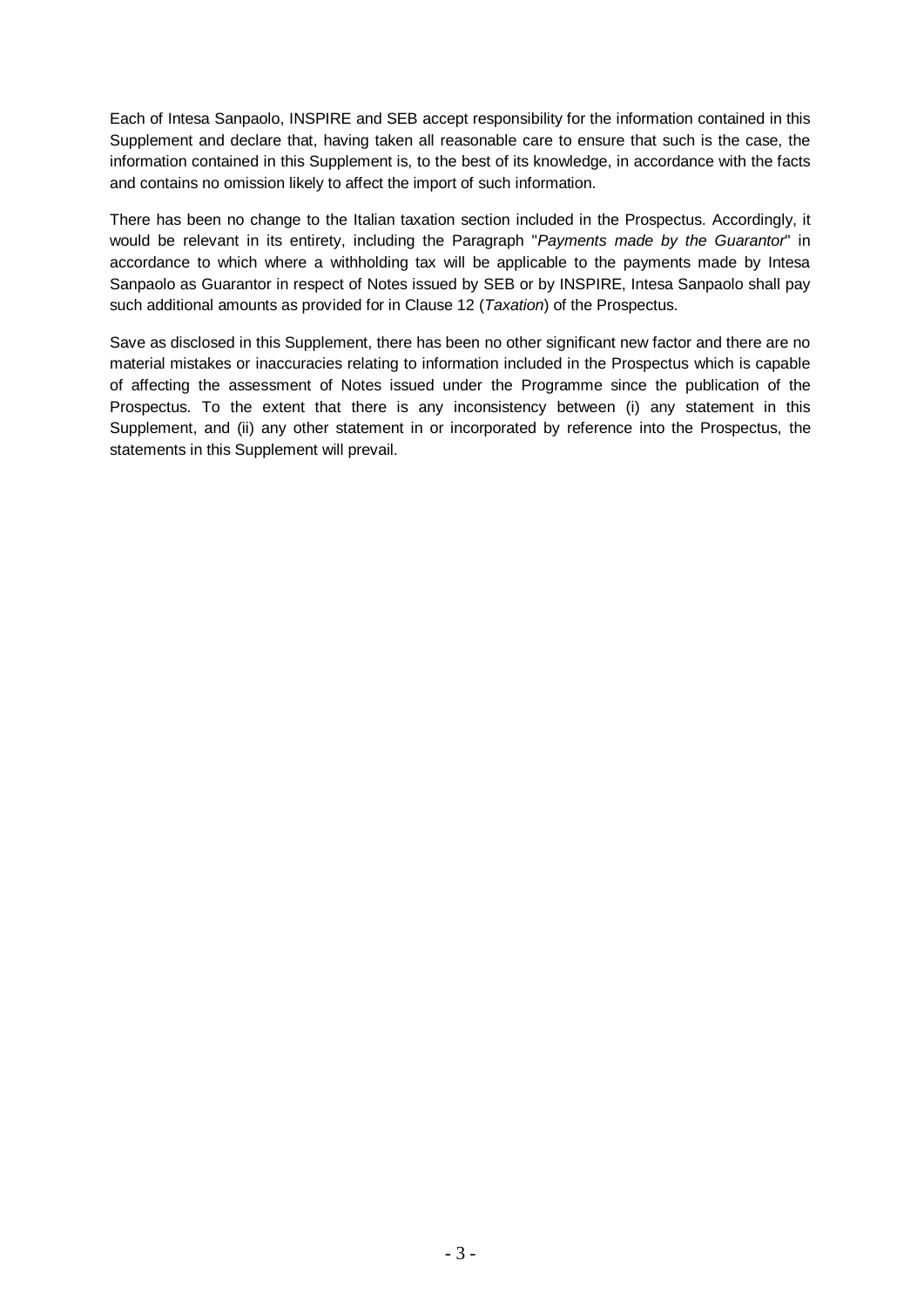# **DESCRIPTION OF THE ISSUER**

The paragraph entitled "Share Capital" on page 109 of the Prospectus is replaced by the following:

#### **"Share Capital**

As at 2nd January, 2013, Intesa Sanpaolo's issued and paid-up share capital amounted to €8,545,681,412.32, divided into 16,434,002,716 shares with a nominal value of €0.52 each, in turn comprising 15,501,512,155 ordinary shares and 932,490,561 non-convertible savings shares. Since 2nd January, 2013, there has been no change to Intesa Sanpaolo's share capital."

\* \* \*

The paragraph entitled "Principal Shareholders" on page 121 of the Prospectus is replaced by the following:

#### "Principal Shareholders

"

As at 22nd November, 2012, the shareholder structure of Intesa Sanpaolo was composed as follows (holders of shares exceeding 2 per cent.):

| <b>Shareholders</b>             | Ordinary shares | $%$ of<br>ordinary<br>shares |
|---------------------------------|-----------------|------------------------------|
| Compagnia di San Paolo          | 1,506,372,075   | 9.718%                       |
| Fondazione Cariplo              | 767,029,267     | 4.948%                       |
| Fondazione C.R. Padova e Rovigo | 725,017,011     | 4.677%                       |
| Ente C.R. Firenze               | 514,655,221     | 3.320%                       |
| Assicurazioni Generali S.p.A.   | 488,202,063     | 3.149%                       |
| Fondazione C.R. in Bologna      | 313,656,442     | 2.023%                       |

\* \* \*

The following paragraph is included at the end of the paragraph "Recent Events" on page 129 of the Prospectus:

"Intesa Sanpaolo: change in share capital

On 4th December, 2012, Intesa Sanpaolo published a press release an extract of which is set out below: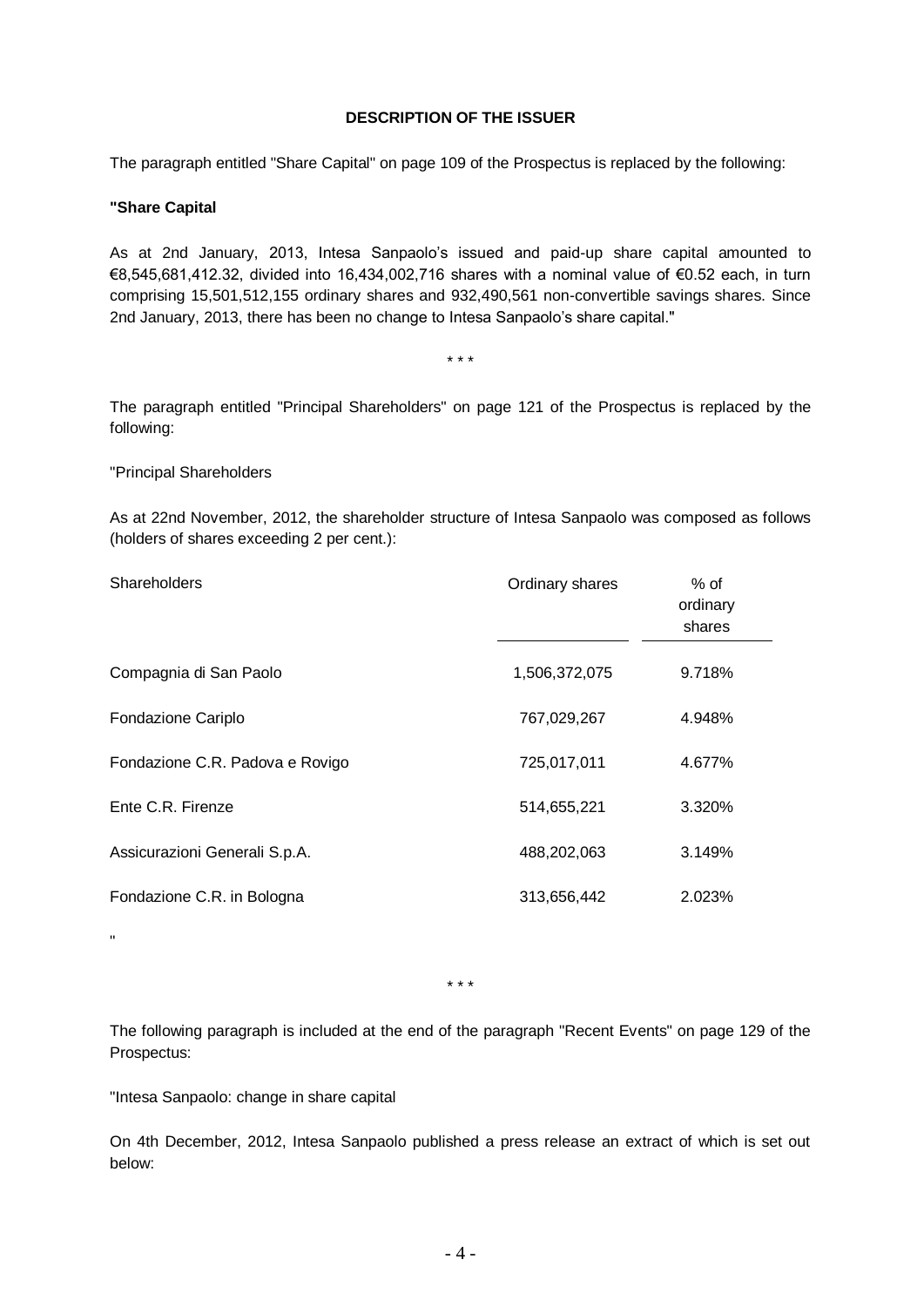"Intesa Sanpaolo S.p.A. hereby communicates the new composition of its share capital (fully subscribed and paid-in) following the finalisation of the merger by incorporation of Banco Emiliano Romagnolo S.p.A. into Intesa Sanpaolo S.p.A.

The merger deed was signed on 23rd November, 2012 and registered in the Bologna and Turin Company Registers on 28th November, 2012 and 29th November, 2012 respectively, with legal effect as of 3rd December, 2012. As a consequence, a total of 3,705 Intesa Sanpaolo ordinary shares were issued of a nominal value of 0.52 euro, having regular dividend entitlement, coupon 35, with an increase in the share capital from 8,545,561,614.72 euro to 8,545,563,541.32 euro, comprising 15,501,285,480 ordinary shares and 932,490,561 non-convertible savings shares, of a nominal value of 0.52 euro each."

## Intesa Sanpaolo: change in share capital

On 2nd January, 2013, Intesa Sanpaolo published a press release an extract of which of which is set out below**:**

"Intesa Sanpaolo S.p.A. hereby communicates the new composition of its share capital (fully subscribed and paid-in) following the finalisation of the merger by incorporation of FINANZIARIA B.T.B S.p.A. into Intesa Sanpaolo S.p.A..

The merger deed was signed on December 18th 2012 and registered in the Trento and Turin Company Registers, and is legally effective as of December 31st 2012. As a consequence, a total of 226,675 Intesa Sanpaolo ordinary shares were issued of a nominal value of 0.52 euro, having regular dividend entitlement, coupon 35, with an increase in the share capital from 8,545,563,541.32 euro to 8,545,681,412.32 euro, comprising 15,501,512,155 ordinary shares and 932,490,561 non-convertible savings shares, of a nominal value of 0.52 euro each."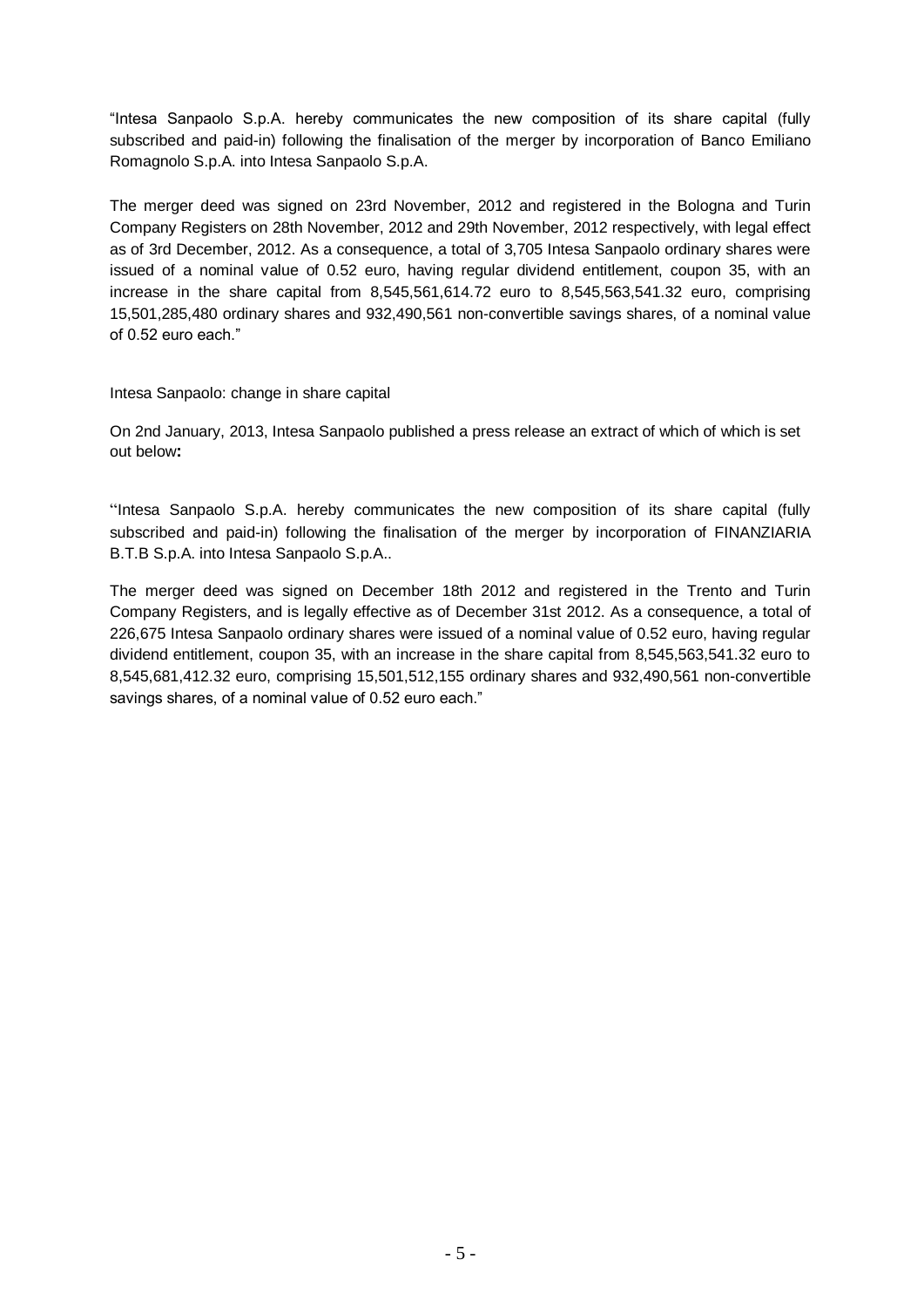# **Risk Factors**

## *Risks related to Notes generally*

The section of the Prospectus entitled "*Risk Factors*" shall be amended by the insertion of the following information at the end of the sub-section entitled "*Risks related to Notes generally*" at page 17 of the Prospectus:

#### *"Risks related to Singapore taxation*

Notes issued in Singapore dollars are intended to be "qualifying debt securities" for the purposes of the Income Tax Act, Chapter 134 of Singapore (the "**ITA"**), subject to the fulfilment of certain conditions as further described under "Taxation in Singapore".

However, there is no assurance that such Notes will continue to enjoy the tax concessions in connection therewith under the ITA should the relevant tax laws be amended or revoked at any time, which amendment or revocation may be prospective or retroactive.

#### **Taxation**

## *Ireland Taxation*

The section of the Prospectus entitled "Taxation" shall be amended by the replacement of the paragraph entitled "*Deposit Interest Retention Tax ("DIRT")*" in the sub-section entitled "*Ireland Taxation*" at page 169 of the Prospectus with the following:

## "**Deposit Interest Retention Tax ("DIRT")**

No DIRT will be deductible in respect of Notes which are issued by Intesa Sanpaolo or SEB provided that:

(a) Intesa Sanpaolo or, as the case may be, SEB is not resident in Ireland for corporation tax purposes; and

(b) the relevant Notes are recorded in the books of Intesa Sanpaolo or, as the case may be, SEB other than as a liability of a branch of Intesa Sanpaolo or, as the case may be, SEB situate in Ireland.

A relevant deposit taker (as defined by Section 256 of the Taxes Act) such as INSPIRE is obliged to withhold tax (currently at a rate of 33 per cent. or, where the interest is not paid annually or more frequently and cannot be determined until the date of payment of such interest, at a rate of 36 per cent.) from certain interest payments or other returns. However there are certain exceptions to this as set out below.

Insofar as the Notes constitute a debt on a security issued by INSPIRE and are listed on a stock exchange, DIRT shall not apply.

The Revenue Commissioners agree that DIRT which would otherwise be applicable will not apply to interest or other returns paid in respect of unquoted euro commercial paper (such as the Notes issued by INSPIRE) that do not mature within two years issued to persons not resident in Ireland and not offered in Ireland, subject to certain specified conditions which are set out in the selling restrictions or below. These conditions require that:

(a) as far as primary sales of any Notes issued by INSPIRE are concerned, the dealers as a matter of contract undertake to the relevant Issuer that their action in any jurisdiction will comply with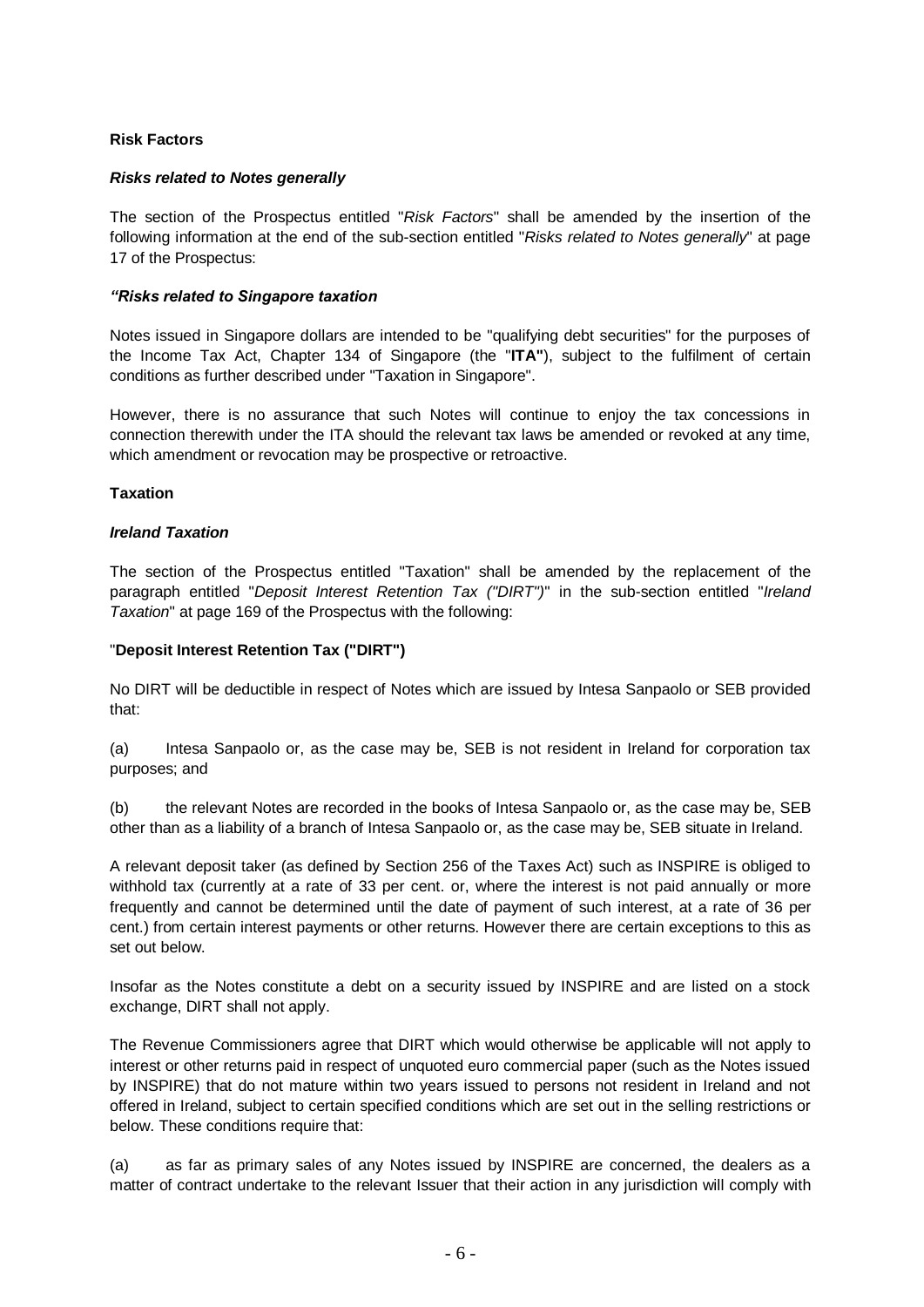the then applicable laws and regulations and that the dealers will also undertake as a matter of contract to the relevant Issuer that they will not knowingly make primary sales (or knowingly offer to do so, or distribute any material in that connection in Ireland) to any Irish residents or persons;

(b) the Notes are cleared through a Recognised Clearing System (save that such Notes represented by definitive bearer Notes may be taken out of the Recognised Clearing System and cleared outside that system, it being acknowledged that definitive bearer Notes may be issued in exchange for interests in a Global Note held in Euroclear or Clearstream, Luxembourg (in accordance with the terms of the Global Note) and, in the case of Sterling, denomination Global Notes, on demand by the holder for as long as this is a requirement);

(c) the minimum denomination in which the Notes issue is made will be  $\epsilon$ 500,000 or its equivalent.

In respect of any Note that is not listed on any stock exchange and matures within two years, pursuant to section 246A of the Taxes Act, DIRT will not apply where the Note is of the requisite denomination outlined in this Document and is held in a Recognised Clearing System. If the Note is not held in a Recognised Clearing System but is of the requisite minimum denomination outlined in this Document then provided that:

- (a) either:
- (i) the person by whom the payment is made; or
- (ii) the person through whom the payment is made,

is resident in Ireland or the payment is made by or through an Irish branch or agency through which a company that is not resident in Ireland carries on a trade or business; and

(b)

(i) the person who is beneficially entitled to the interest is a resident of Ireland who has provided their tax reference number to the payer; or

(ii) the person who is the beneficial owner of the Note and who is beneficially entitled to the interest is not resident in Ireland and has made a declaration in the prescribed form,

then DIRT will not apply to the interest or returns thereon.

In addition, DIRT will not apply to interest or other returns on Notes in certain situations including where the person that is beneficially entitled to the interest or returns thereon is not resident in Ireland and an appropriate declaration as referred to in section 256 of the Taxes Act is made."

# *Taxation in Singapore*

The section of the Prospectus entitled "*Taxation*" shall be amended by the insertion of the following information after the sub-section entitled "*Luxembourg Taxation*" at page 178 of the Prospectus.

# **"TAXATION IN SINGAPORE**

*The statements below are general in nature and are based on certain aspects of current tax laws in Singapore and administrative guidelines issued by the Monetary Authority of Singapore (MAS) in*  force as at the date of this Prospectus and are subject to any changes in such laws or administrative *guidelines, or the interpretation of those laws or guidelines, occurring after such date, which changes could be made on a retroactive basis. Neither these statements nor any other statements in this*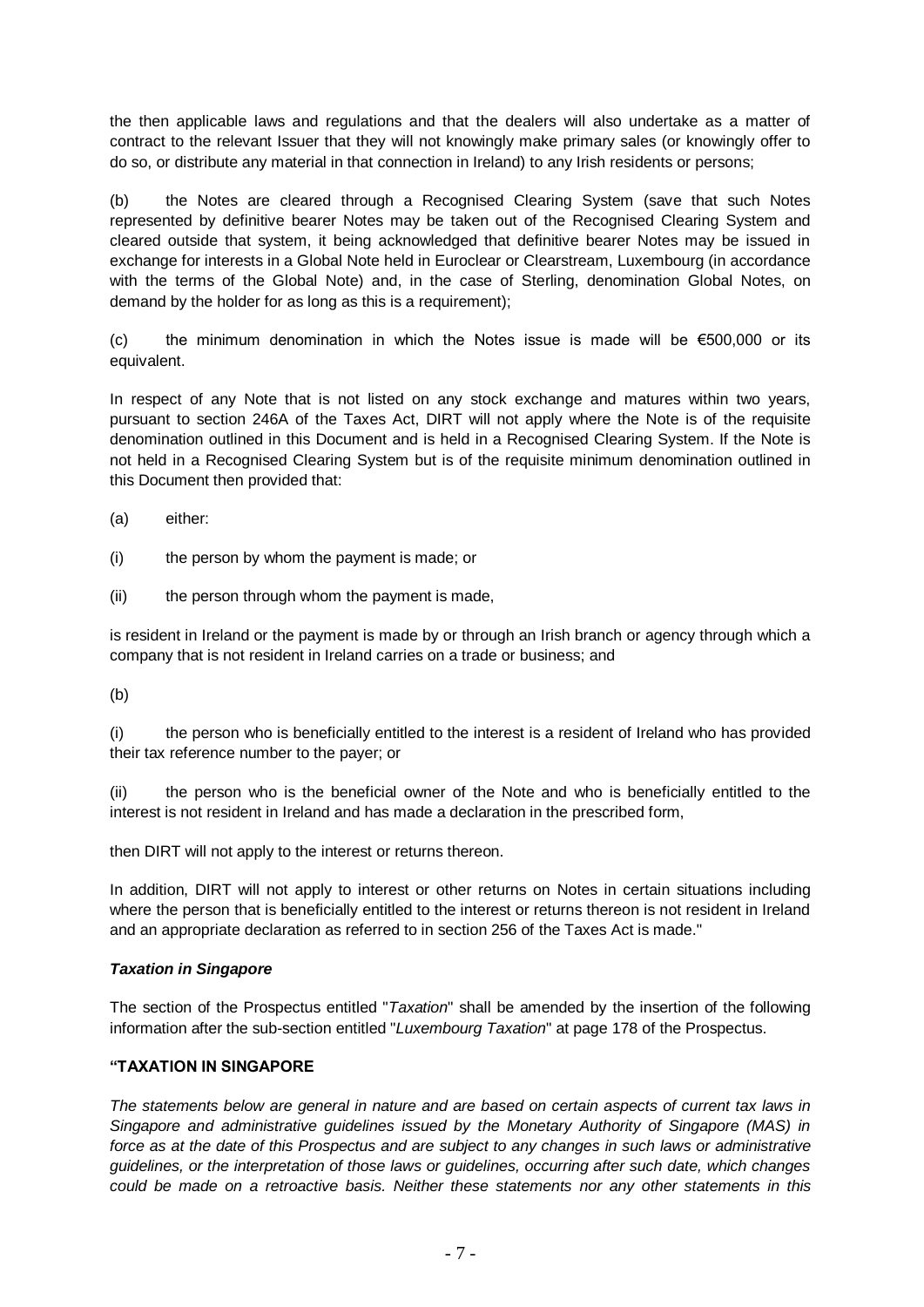*Prospectus are intended or are to be regarded as advice on the tax position of any holder of the Notes or of any person acquiring, selling or otherwise dealing with the Notes or on any tax implications arising from the acquisition, sale or other dealings in respect of the Notes. The statements made herein do not purport to be a comprehensive or exhaustive description of all the tax considerations that may be relevant to a decision to subscribe for, purchase, own or dispose of the Notes (particularly structured Notes) and do not purport to deal with the tax consequences applicable to all categories of investors, some of which (such as financial institutions in Singapore holding the Financial Sector Incentive – Standard Tier tax status) may be subject to special rules. Prospective Noteholders are advised to consult their own professional tax advisers as to the Singapore or other tax consequences of the acquisition, ownership or disposal of the Notes, including the effect of any foreign, state or local tax laws to which they are subject.* 

*It is emphasised that neither any Issuer nor the Guarantor nor any Dealer nor any other persons involved in the Programme accept responsibility for any tax effects or liabilities resulting from the subscription, purchase, holding or disposal of the Notes.*

*The descriptions below are not intended to apply to any Notes issued by, or issued for the purposes of funding, the Singapore Branch of any Issuer.*

## **Interest and Other Payments**

If the Dealer or Dealers for more than half of any tranche of Notes issued under the Programme on or before 31 December 2013 are Financial Sector Incentive (Bond Market) Companies (as defined in the Income Tax Act, Chapter 134 of Singapore ("**ITA"**)) or are financial institutions in Singapore where their staff based in Singapore have a leading and substantially role in the distribution of such tranche of Notes, that tranche of Notes ("**Relevant Notes**") would be "qualifying debt securities" for the purposes of the ITA and, subject to certain conditions having been fulfilled (including the furnishing of a return on debt securities for the Relevant Notes), interest, discount income (not including discount income arising from secondary trading), prepayment fee, redemption premium and break cost (collectively, **Specified Income**) from the Relevant Notes derived from an Issuer by any company or body of persons (as defined in the ITA) in Singapore is subject to tax at a concessionary rate of 10 per cent.

However, notwithstanding the foregoing:

- (a) if during the primary launch of any tranche of Relevant Notes, the Relevant Notes of such tranche are issued to fewer than four persons and 50 per cent. or more of the issue of such Relevant Notes is beneficially held or funded, directly or indirectly, by related parties of the relevant Issuer, such Relevant Notes would not qualify as "qualifying debt securities"; and
- (b) even though a particular tranche of Relevant Notes are "qualifying debt securities", if, at any time during the tenure of such tranche of Relevant Notes, 50 per cent. or more of the issue of such Relevant Notes is beneficially held or funded, directly or indirectly, by related parties of the relevant Issuer, Specified Income from such Relevant Notes derived by:
	- (i) any related party of the relevant Issuer; or
	- (ii) any other person where the funds used by such person to acquire such Relevant Notes are obtained, directly or indirectly, from any related party of the relevant Issuer,

shall not be eligible for the concessionary rate of tax of 10 per cent. as described above.

The terms "break cost", "prepayment fee" and "redemption premium" are defined in the ITA as follows: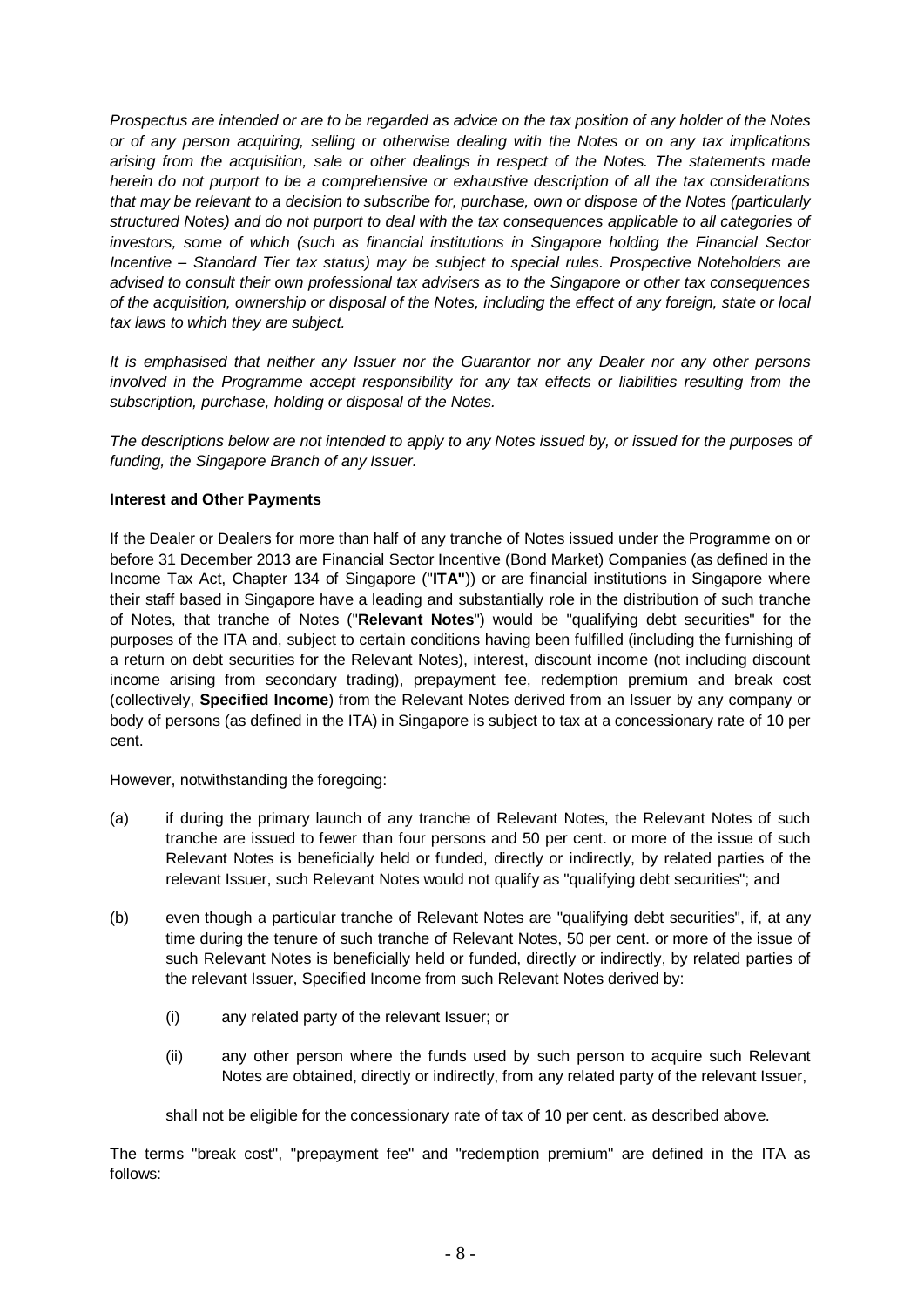"**break cost**" means any fee payable by the issuer of the securities on the early redemption of the securities, the amount of which is determined by any loss or liability incurred by the holder of the securities in connection with such redemption;

"**prepayment fee**" means any fee payable by the issuer of the securities on the early redemption of the securities, the amount of which is determined by the terms of the issuance of the securities; and

"**redemption premium**" means any premium payable by the issuer of the securities on the redemption of the securities upon their maturity.

References to "break cost", "prepayment fee" and "redemption premium" in this Singapore taxation section have the same meaning as defined in the ITA.

The term "**related party**", in relation to a person, means any other person who, directly or indirectly, controls that person, or is controlled, directly or indirectly, by that person, or where he and that other person, directly or indirectly, are under the control of a common person.

## **Capital Gains**

Any gains considered to be in the nature of capital made from the sale of the Notes will not be taxable in Singapore. However, any gains derived by any person from the sale of the Notes which are gains from any trade, business, profession or vocation carried on by that person, if accruing in or derived from Singapore, may be taxable as such gains are considered revenue in nature.

Holders of the Notes who are adopting Singapore Financial Reporting Standard 39 (**"FRS 39**") may, for Singapore income tax purposes, be required to recognise gains or losses (not being gains or losses in the nature of capital) on the Notes, irrespective of disposal, in accordance with FRS 39. Please see the section below on "Adoption of FRS 39 Treatment for Singapore Income Tax Purposes".

#### **Adoption of FRS 39 Treatment for Singapore Income Tax Purposes**

The Inland Revenue Authority of Singapore has issued a circular entitled "Income Tax Implications arising from the adoption of FRS 39 — Financial Instruments: Recognition & Measurement" (the "**FRS 39 Circular**"). The ITA has since been amended to give effect to the FRS 39 Circular.

Subject to certain "opt out" provisions, taxpayers who are required to comply with FRS 39 for financial reporting purposes are generally required to adopt FRS 39 for Singapore income tax purposes as well.

Holders of the Notes who may be subject to the tax treatment under the FRS 39 Circular should consult their own accounting and tax advisers regarding the Singapore income tax consequences of their acquisition, holding or disposal of the Notes.

#### **Estate Duty**

Singapore estate duty has been abolished with respect to all deaths occurring on or after 15 February 2008.

#### **Subscription and Sale**

The section of the Prospectus entitled "*Subscription and Sale*" shall be amended by the insertion of the following information between the paragraphs entitled "*France*" and the paragraphs entitled "*General*" at page 188 of the Prospectus: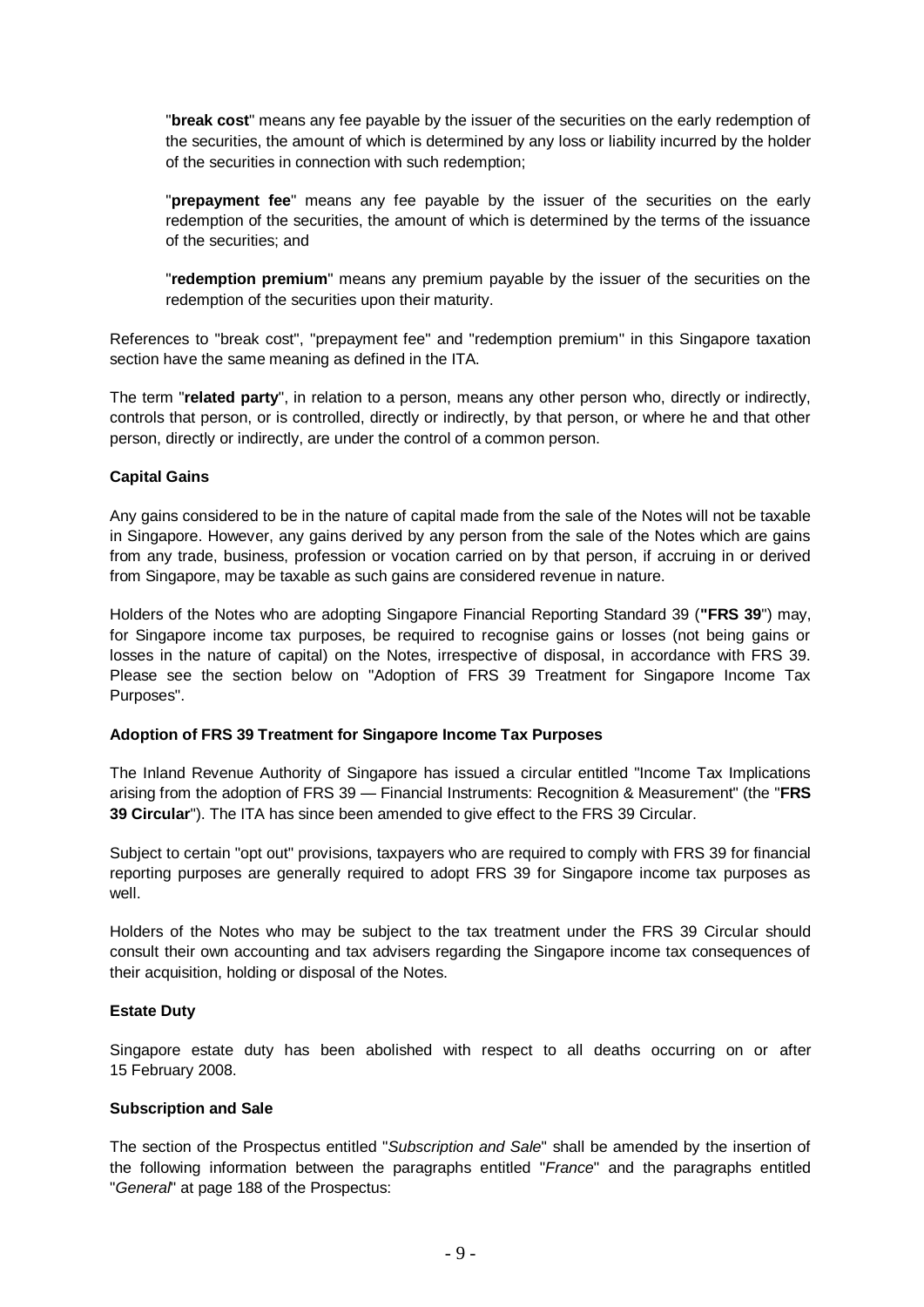# *"***Singapore**

This Prospectus has not been registered as a prospectus with the Monetary Authority of Singapore under the Securities and Futures Act, Chapter. 289 of Singapore (the "**SFA**") and accordingly, the Notes may not be offered or sold, nor may the Notes be the subject of an invitation for subscription or purchase, nor may this Prospectus or any other document or material in connection with the offer or sale, or invitation for subscription or purchase of the Notes be circulated or distributed, whether directly or indirectly, to any person in Singapore other than (a) to an institutional investor (as defined in Section 4A of the SFA) pursuant to Section 274 of the SFA, (b) to a relevant person (as defined in Section 275(2) of the SFA) pursuant to Section 275(1) of the SFA, or any person pursuant to an offer referred to in Section 275(1A) of the SFA, and in accordance with the conditions specified in Section 275 of the SFA or (c) otherwise pursuant to, and in accordance with the conditions of, any other applicable provision of the SFA.

Where the Notes are subscribed or purchased under Section 275 of the SFA by a relevant person which is:

- (a) a corporation (which is not an accredited investor (as defined in Section 4A of the SFA)) the sole business of which is to hold investments and the entire share capital of which is owned by one or more individuals, each of whom is an accredited investor; or
- (b) a trust (where the trustee is not an accredited investor) whose sole purpose is to hold investments and each beneficiary of the trust is an individual who is an accredited investor,

securities (as defined in Section 239(1) of the SFA) of that corporation or the beneficiaries' rights and interest (howsoever described) in that trust shall not be transferred within 6 months after that corporation or that trust has acquired the Notes pursuant to an offer made under Section 275 of the SFA except:

- (i) to an institutional investor or to a relevant person defined in Section 275(2) of the SFA or to any person arising from an offer referred to in Section 275(1A) or Section 276(4)(i)(B) of the SFA;
- (ii) where no consideration is or will be given for the transfer;
- (iii) where the transfer is by operation of law; or
- (iv) as specified in Section 276(7) of the SFA or Regulation 32 of the Securities and Futures (Offers of Investments) (Shares and Debentures) Regulations.

#### *Certain Restrictions applicable to Notes issued in Singapore dollars:*

Notes issued in Singapore dollars by a person carrying on a deposit-taking business with a maturity period of less than 12 months and a denomination of less than S\$200,000 would be treated as deposits for the purposes of the Banking Act, Chapter 19 of Singapore (the "**Singapore Banking Act**"), unless the Notes are issued to certain persons, including either:

- (c) an individual whose total net assets exceeds S\$2 million (or equivalent in foreign currency) at the time of subscription or whose income in the 12 months preceding the time of subscription exceeds S\$300,000 (or equivalent in foreign currency); or
- (d) a company whose net assets (as determined by the last audited-balance sheet of the company) exceeds S\$10m (or equivalent in foreign currency) at the time of subscription.